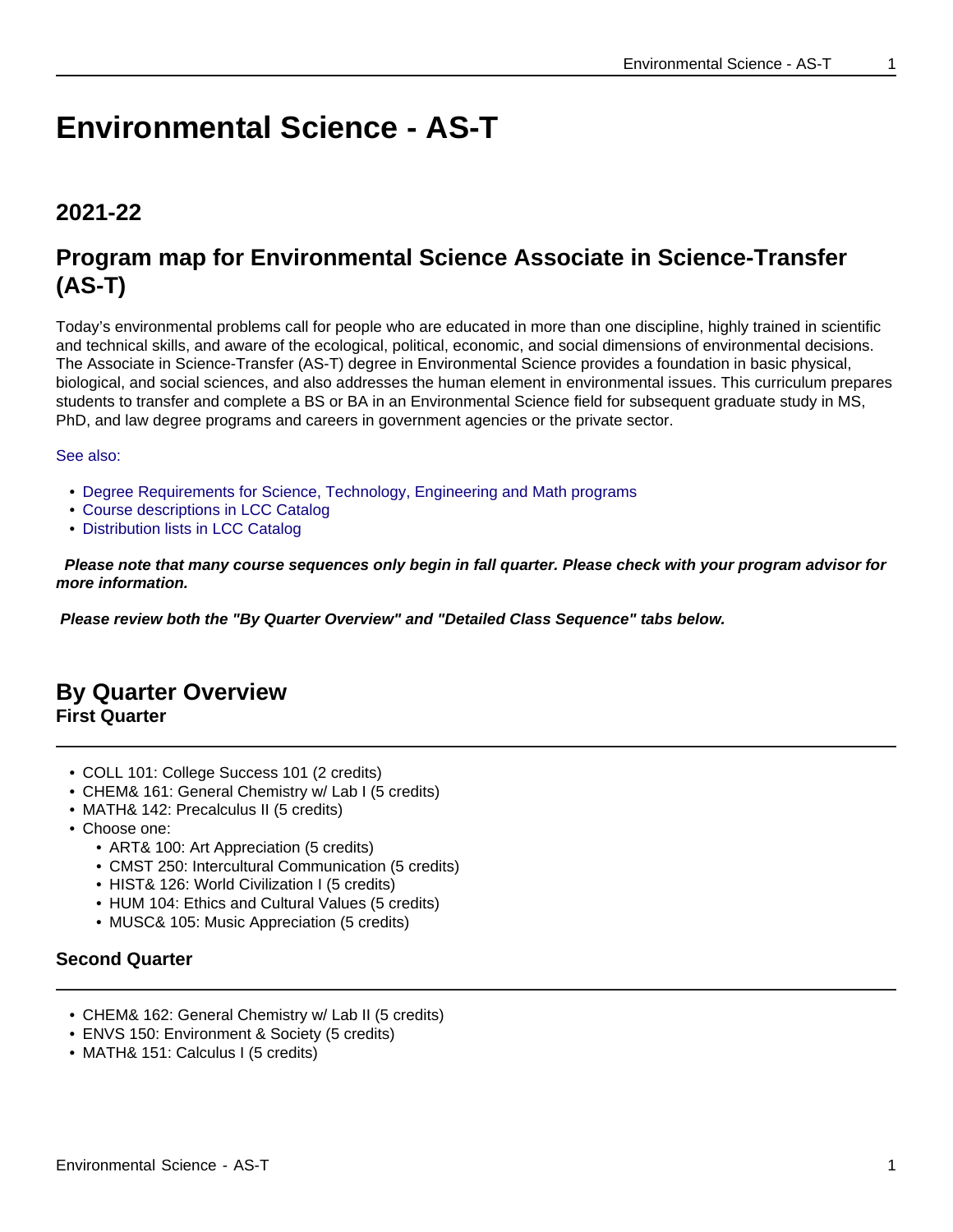## **Third Quarter**

- CHEM& 163: General Chemistry w/ Lab III (5 credits)
- MATH& 152: Calculus II (5 credits)
- ENGL& 101: English Composition I (5 credits)

## **Fourth Quarter (Summer)**

• MATH& 153: Calculus III (5 credits)

### **Fifth Quarter**

- BIOL& 221: Majors Ecology/Evolution w/ Lab (5 credits)
- MATH& 146: Introduction to Statistics (5 credits)
- Choose one:
	- ANTH& 204: Archaeology (5 credits)
	- CDS 101: Intro to Addictions/Chemical Dependency (5 credits)
	- ECON 105: Introduction to Economics (5 credits)
	- HIST& 128: World Civilization III (5 credits)
	- POLS& 202: American Government (5 credits)
	- PSYC& 100: General Psychology (5 credits)
	- SOC& 101: Intro to Sociology (5 credits)

## **Sixth Quarter**

- BIOL& 222: Majors Cell/Molecular w/ Lab (5 credits)
- Choose one:
	- ANTH& 206: Cultural Anthropology (5 credits)
	- ART& 100: Art Appreciation (5 credits)
	- CMST& 250: Intercultural Communication (5 credits)
	- HIST& 128: World Civilization III (5 credits)
	- HUM 104: Ethics and Cultural Values (5 credits)
	- HUM 210: Myths and Rites (5 credits)
	- SOC& 101: Intro to Sociology (5 credits)
- Choose one:
	- GEOG 105: Physical Geography (5 credits)
	- OCEA& 101: Intro to Oceanography (5 credits)
	- BIOL& 260: Microbiology (5 credits)
	- ANTH& 100: Survey of Anthropology (5 credits)
	- ANTH& 205: Biological Anthropology (5 credits)

# **Seventh Quarter**

- BIOL& 223: Majors Organismal Phys w/ Lab (5 credits)
- ENVS 215: Environmental Issues (5 credits)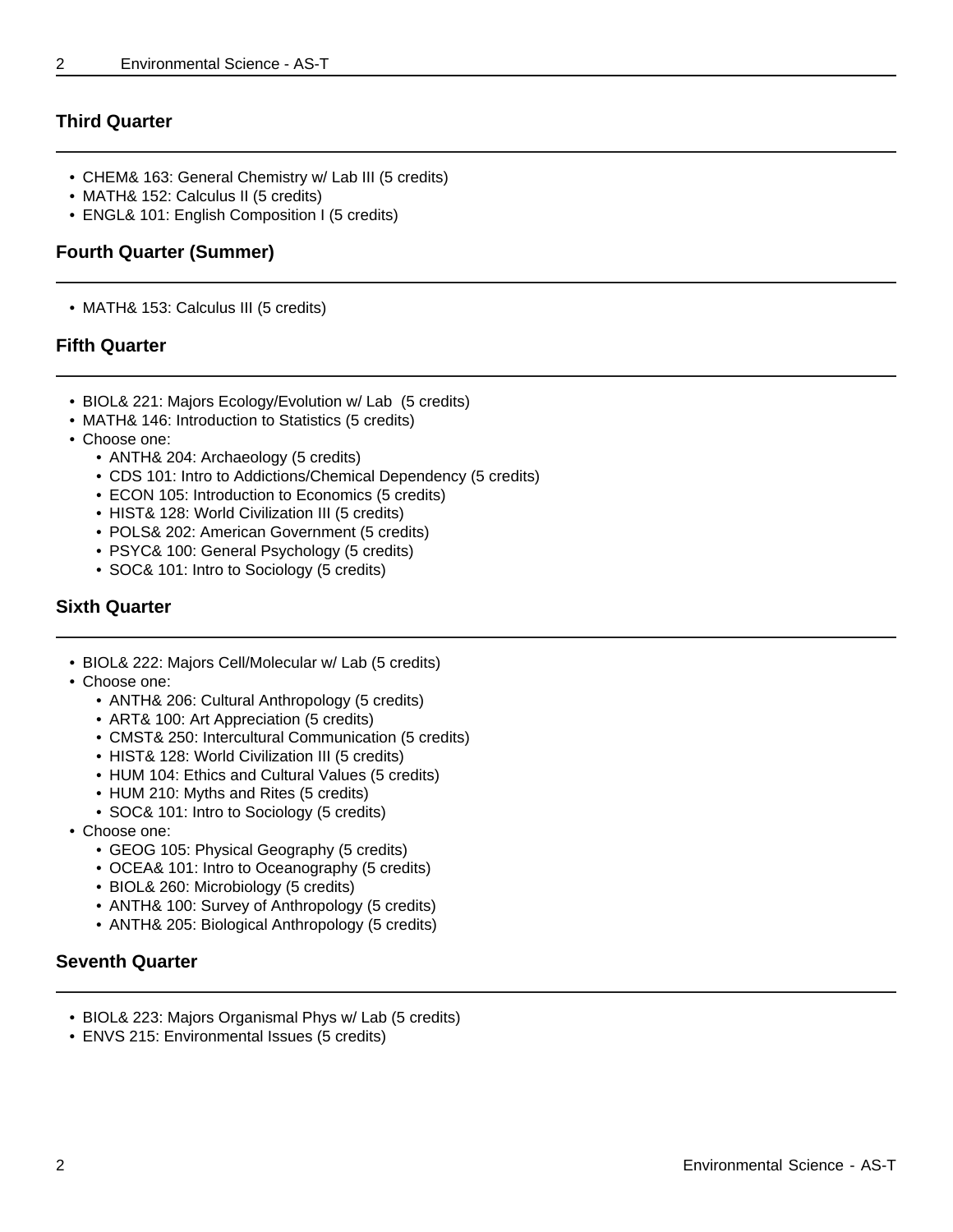- Choose one:
	- GEOG 105: Physical Geography (5 credits)
	- OCEA& 101: Intro to Oceanography (5 credits)
	- BIOL& 260: Microbiology (5 credits)
	- ANTH& 100: Survey of Anthropology (5 credits)
	- ANTH& 205: Biological Anthropology (5 credits)

# **Detailed Class Sequence**

#### **1. College Success**

COLL 101: College Success 101 (2 credits)

#### **2. Pre-Major Requirement**

CHEM& 161: General Chemistry w/ Lab I (5 credits)

• Prerequisites: CHEM& 100 or high school chemistry and MATH 098.

#### **3. Prerequisite Coursework / Elective**

MATH& 142: Precalculus II (5 credits)

• Prerequisite: C or better in MATH& 141.

#### **4. Humanities Requirement**

Choose one of these recommended courses:

- ART& 100: Art Appreciation (5 credits)
- CMST 250: Intercultural Communication (5 credits)
	- Fulfills [DIVR] requirement at WSU
- HIST& 126: World Civilization I (5 credits) • Fulfills [DIVR] requirement at WSU
- HUM 104: Ethics and Cultural Values (5 credits)
- MUSC& 105: Music Appreciation (5 credits)

#### **5. Pre-Major Requirement**

CHEM& 162: General Chemistry w/ Lab II (5 credits)

• Prerequisite: CHEM& 161

#### **6. Pre-Major Requirement**

ENVS 150: Environment and Society (5 credits)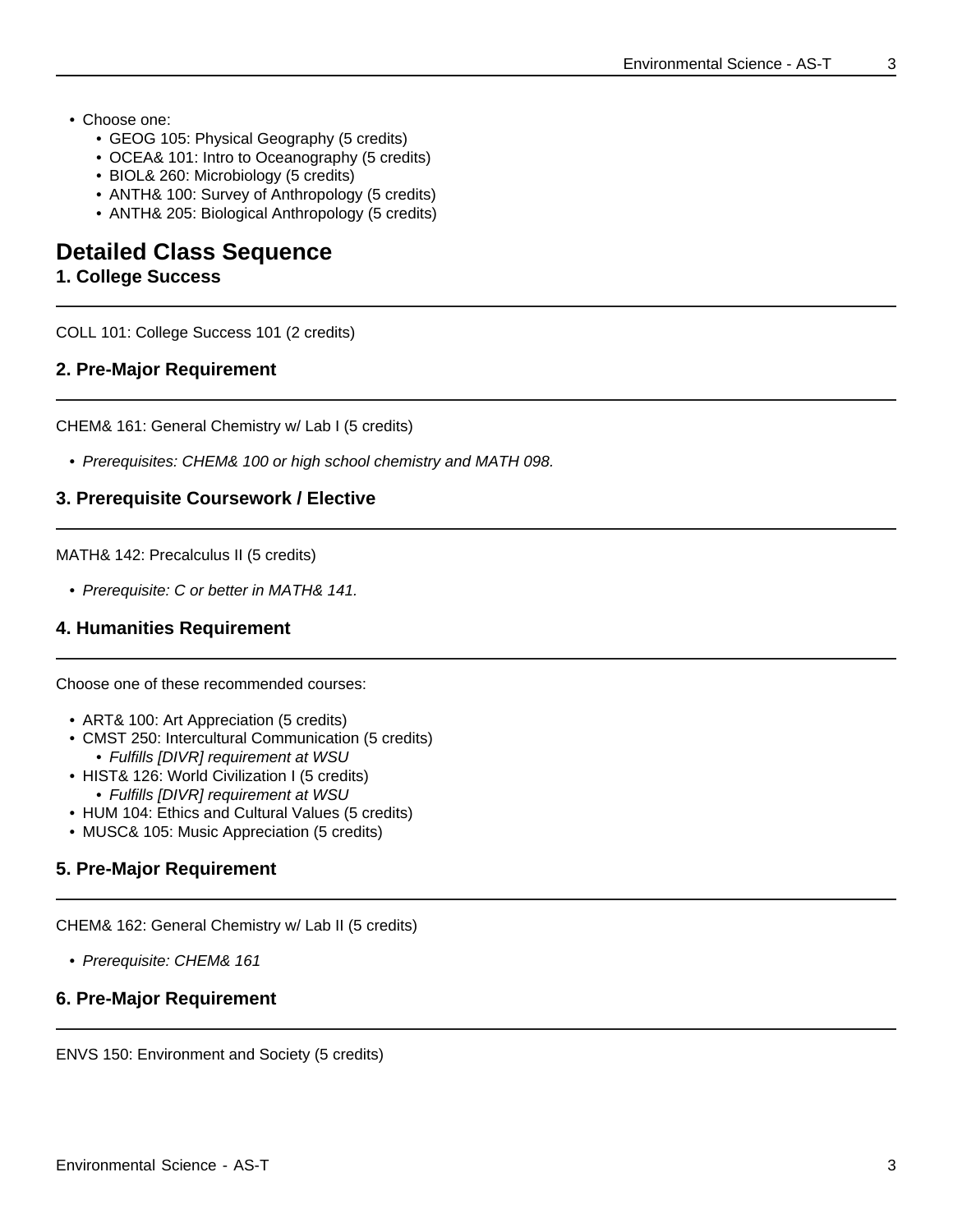#### **7. Math Requirement**

MATH& 151: Calculus I (5 credits)

• Prerequisite: MATH& 142 with a grade of C or better.

#### **8. Pre-Major Requirement**

CHEM& 163: General Chemistry w/ Lab III (5 credits)

• Prerequisite: CHEM& 162

#### **9. Math Requirement**

MATH& 152: Calculus II (5 credits)

• Prerequisite: MATH& 151 with a grade of C or better.

#### **10. Communications Requirement**

ENGL& 101: English Comp I (5 credits)

• Prerequisites: College level reading and writing skills or completion of ENGL 099 or TECH 105 with a grade of C or better.

#### **11. Math Requirement**

MATH& 153: Calculus III (5 credits)

• Prerequisite: MATH& 152 with a grade of C or better.

#### **12. Pre-Major Requirement**

BIOL& 221: Majors Ecology/Evolution w/ Lab (5 credits)

#### **13. Pre-Major Requirement**

MATH& 146: Introduction to Statistics (5 credits)

#### **14. Social Science Requirement**

Choose one of these recommended courses:

- ANTH& 204: Archaeology (5 credits)
- CDS 101: Intro to Addictions/Chemical Dependency (5 credits)
- ECON 105: Introduction to Economics (5 credits)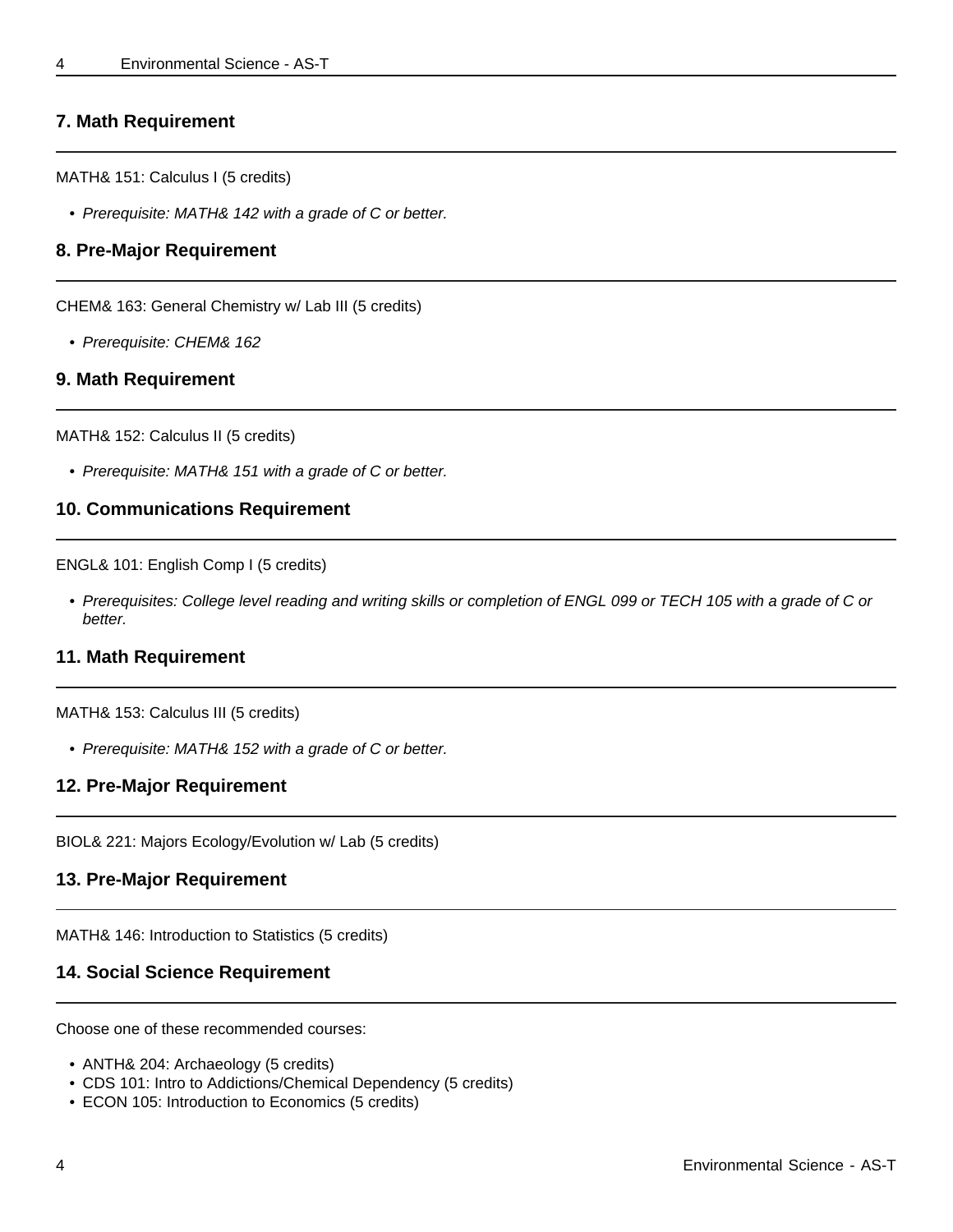- HIST& 128: World Civilization III (5 credits) • Fulfills [ROOT] requirement at WSU
- POLS& 202: American Government (5 credits)
- PSYC& 100: General Psychology (5 credits)
- SOC& 101: Intro to Sociology (5 credits)

#### **15. Pre-Major Requirement**

BIOL& 222: Majors Cell/Molecular w/ Lab (5 credits)

• Prerequisite: BIOL& 221 with 2.0 or better.

#### **16. Diversity Requirement**

Choose one of the following recommended courses:

- ANTH& 206: Cultural Anthropology (5 credits)
	- Fulfills [DIVR] requirement at WSU
- ART& 100: Art Appreciation (5 credits)
- CMST& 250: Intercultural Communication (5 credits)
- Fulfills [DIVR] requirement at WSU • HIST& 128: World Civilization III (5 credits)
- Fulfills [ROOT] requirement at WSU
- HUM 104: Ethics and Cultural Values (5 credits)
- HUM 210: Myths and Rites (5 credits)
- SOC& 101: Intro to Sociology (5 credits)

#### **17. Elective**

#### Choose one:

- GEOG 105: Physical Geography (5 credits)
- OCEA& 101: Intro to Oceanography (5 credits)
- BIOL& 260: Microbiology (5 credits)
	- Prerequisites: BIOL& 160 or BIOL& 222 with a grade of C or better or instructor permission.
- ANTH& 100: Survey of Anthropology (5 credits)
- ANTH& 205: Biological Anthropology (5 credits)

#### **18. Pre-Major Requirement**

BIOL& 223: Majors Organismal Phys w/ Lab (5 credits)

• Prerequisite: BIOL& 222 with 2.0 or better.

#### **19. Pre-Major Requirement**

ENVS 215: Environmental Issues and Applications (5 credits)

• Prerequisites: ENGL& 101 or consent of instructor.